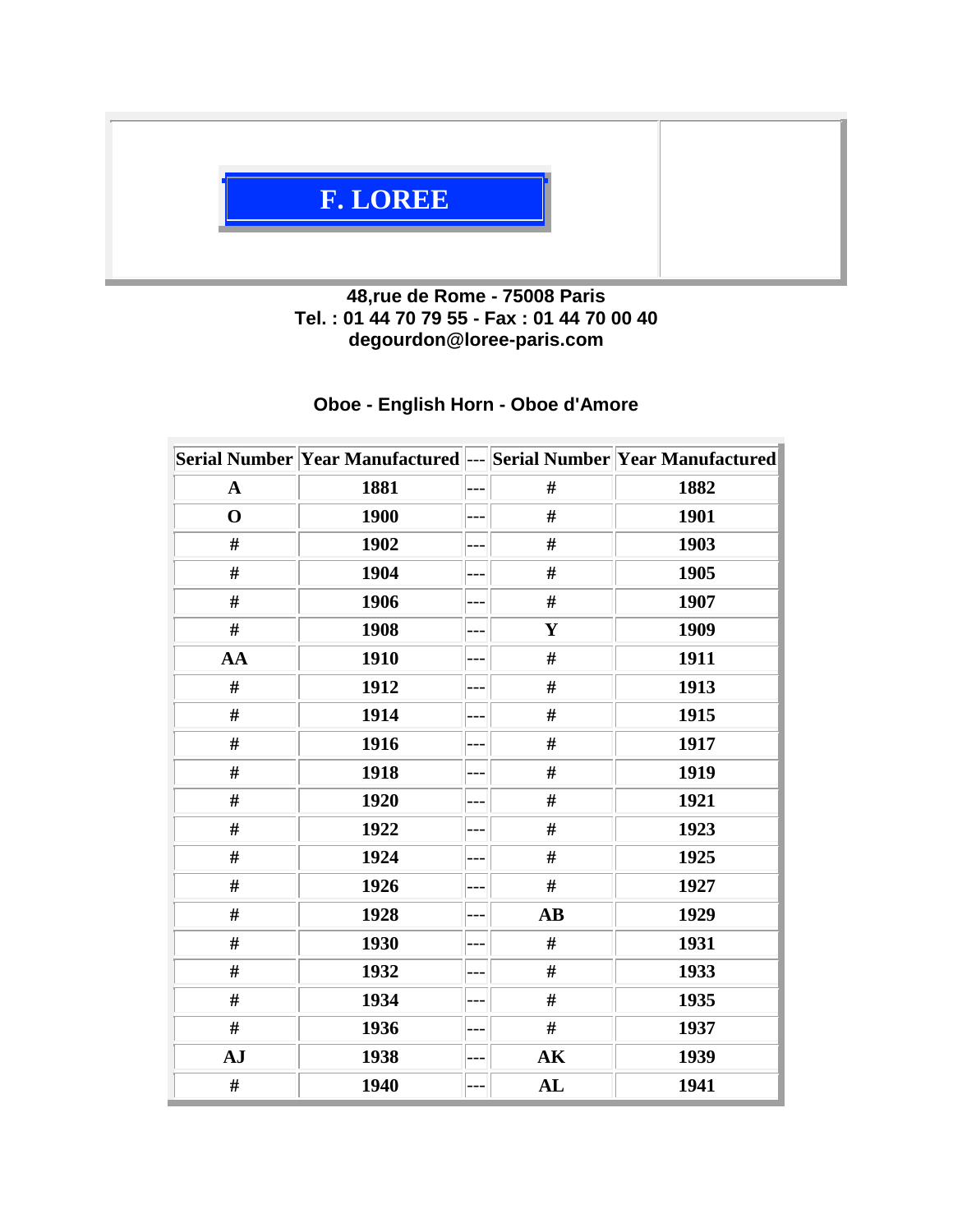| #            | 1942 | --- | #         | 1943 |
|--------------|------|-----|-----------|------|
| $\#$         | 1944 | --- | $\#$      | 1945 |
| $\#$         | 1946 | --- | $\#$      | 1947 |
| #            | 1948 | --- | $\#$      | 1949 |
| $\#$         | 1950 | --- | $\#$      | 1951 |
| <b>AR</b>    | 1952 |     | $\#$      | 1953 |
| #            | 1954 | --- | $\#$      | 1955 |
| $\#$         | 1956 | --- | #         | 1957 |
| $\#$         | 1958 | --- | <b>BA</b> | 1959 |
| #            | 1960 | --- | #         | 1961 |
| #            | 1962 | --- | #         | 1963 |
| #            | 1964 | --- | #         | 1965 |
| $\#$         | 1966 | --- | <b>BP</b> | 1967 |
| BZ           | 1968 |     | CA        | 1969 |
| #            | 1970 |     | $\#$      | 1971 |
| $\#$         | 1972 | --- | CV        | 1973 |
| #            | 1974 | --- | <b>DJ</b> | 1975 |
| DR, DT       | 1976 | --- | $\#$      | 1977 |
| EJ           | 1978 | --- | $\#$      | 1979 |
| <b>FA</b>    | 1980 | --- | FL        | 1981 |
| FW, FU, GC   | 1982 | --- | GH, GI    | 1983 |
| <b>GR</b>    | 1984 | --- | HD        | 1985 |
| HQ           | 1986 |     | HZ        | 1987 |
| $\mathbf{I}$ | 1988 | --- | #         | 1989 |
| #            | 1990 | --- | JX        | 1991 |
| KG           | 1992 |     | $\#$      | 1993 |
| #            | 1994 | --- | LN, LO    | 1995 |
| #            | 1996 |     | MC, ML    | 1997 |
| #            | 1998 | --- | #         | 1999 |
|              |      |     |           |      |